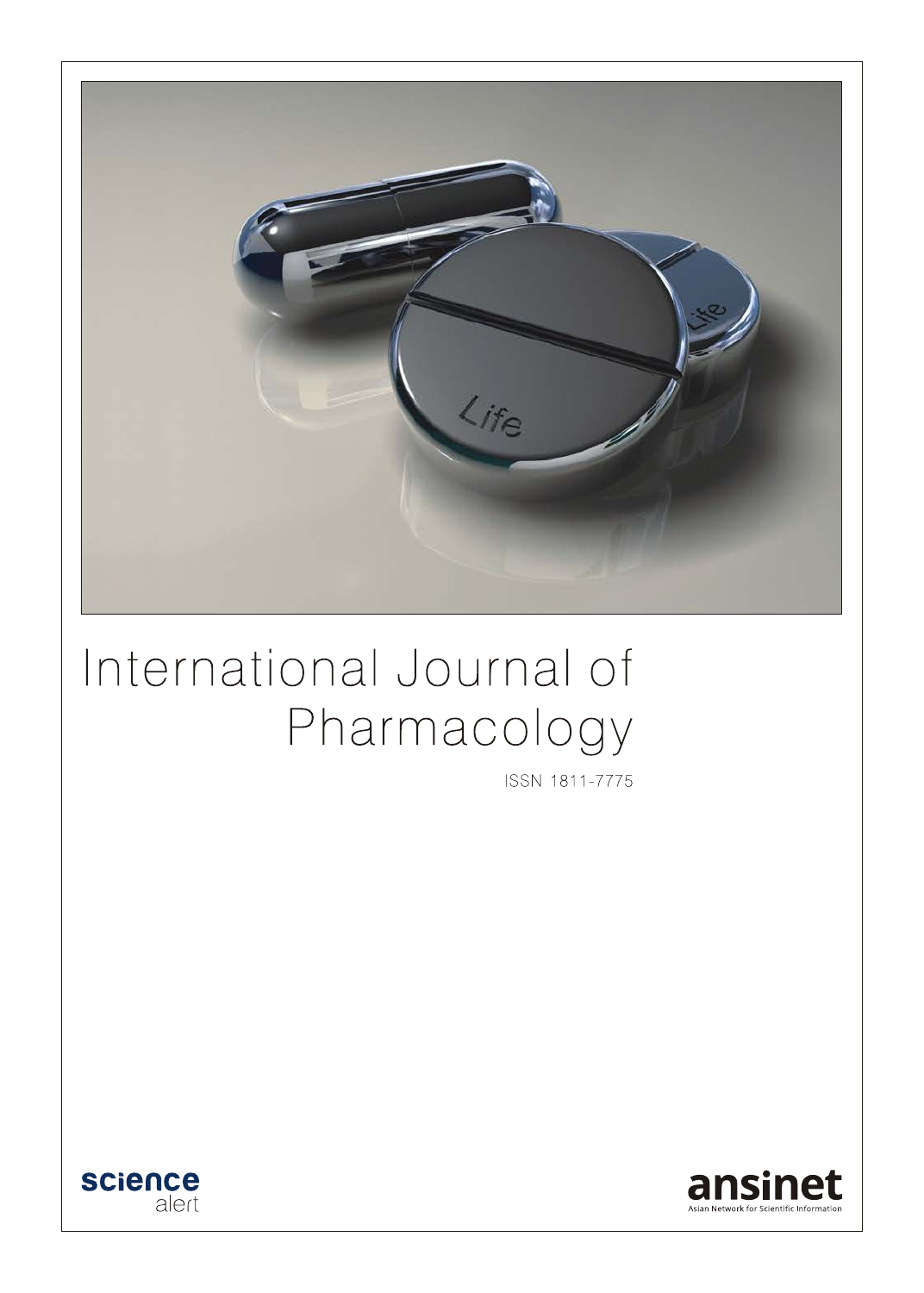ISSN 1811-7775 DOI: 10.3923/ijp.2017.83.90



## **Research Article Evaluation of Diuretic Effect of the Hot Water Extract of Standardized** *Tragia involucrata* **Linn., in Rats**

 $^1$ M.S. Pallie,  $^1$ P.K. Perera,  $^2$ C.L. Goonasekara,  $^2$ K.M.N. Kumarasinghe and  $^3$ L.D.A.M. Arawwawala

1 Department of Dravyaguna Vignana, Institute of Indigenous Medicine, University of Colombo, Rajagiriya, Sri Lanka 2 Department of Pre-clinical Sciences, Faculty of Medicine, General Sir John Kotelawela Defense University, Ratmalana, Sri Lanka 3 Industrial Technology Institute, No. 363, Bauddhaloka Mawatha, Colombo 7, Sri Lanka

### **Abstract**

**Background:** Medicinal plants have become a significant source of diuretics due to the increased side effects of diuretic drugs used in modern medicine practice. *Tragia involucrata* Linn. (Family: Euphorbiaceae) is such a source as it is being used as a diuretic in traditional medicine. Objective: To evaluate the diuretic activity of hot water extract of T. involucrata (TWE) made out of the whole plant.  $M$ aterials and Methods: Different concentrations of TWE (550, 1100, 1650 and 2200 mg kg<sup>-1</sup>), distilled water, furosemide (13 mg kg<sup>-1</sup>) were orally administered ( $N = 6$ ) to fasted (18 h) male Wistar rats and the urine output was monitored hourly for 5 h. Sodium and potassium content, pH, specific gravity of urine from TWE treated rats were compared with that of the controls. Preliminary phytochemical screening and standardization parameters were also evaluated in T. involucrata. Results: Urine output was significantly (p<0.05) increased when increasing the dose of TWE and maximum diuresis was observed at a dose of 1650 mg kg<sup>-1</sup>. Onset of diuresis was within 1 h and showed maximum activity and diuretic activity declined with time. Rats treated with 1650 and 2200 mg kg $^{\rm -1}$  doses of TWE were significantly (p<0.05) higher than that of the reference drug at 1 h. Furthermore, TWE caused marked increase in urinary Na+ and K<sup>+</sup> levels and reduction in pH of urine suggesting that it mainly acts as a loop diuretic. **Conclusion:** The TWE exhibits significant (p<0.05) diuretic activity in rats and it acts similar to that of a loop diuretic. In addition, the generated information of the present study provides data which will help the correct identification and authentication of this medicinal plant, which may help in preventing adulteration.

Key words: Tragia involucrata, diuretic, standardization, phytochemicals, Wistar rats

Received: July 06, 2016 **Accepted: November 03, 2016** Published: December 15, 2016

Citation: M.S. Pallie, P.K. Perera, C.L. Goonasekara, K.M.N. Kumarasinghe and L.D.A.M. Arawwawala, 2017. Evaluation of diuretic effect of the hot water extract of standardized Tragia involucrata Linn., in rats. Int. J. Pharmacol., 13: 83-90.

Corresponding Author: L.D.A.M. Arawwawala, Industrial Technology Institute, Colombo 7, Sri Lanka Fax: +94-112379848

Copyright: © 2017 M.S. Pallie et al. This is an open access article distributed under the terms of the creative commons attribution License, which permits unrestricted use, distribution and reproduction in any medium, provided the original author and source are credited.

Competing Interest: The authors have declared that no competing interest exists.

Data Availability: All relevant data are within the paper and its supporting information files.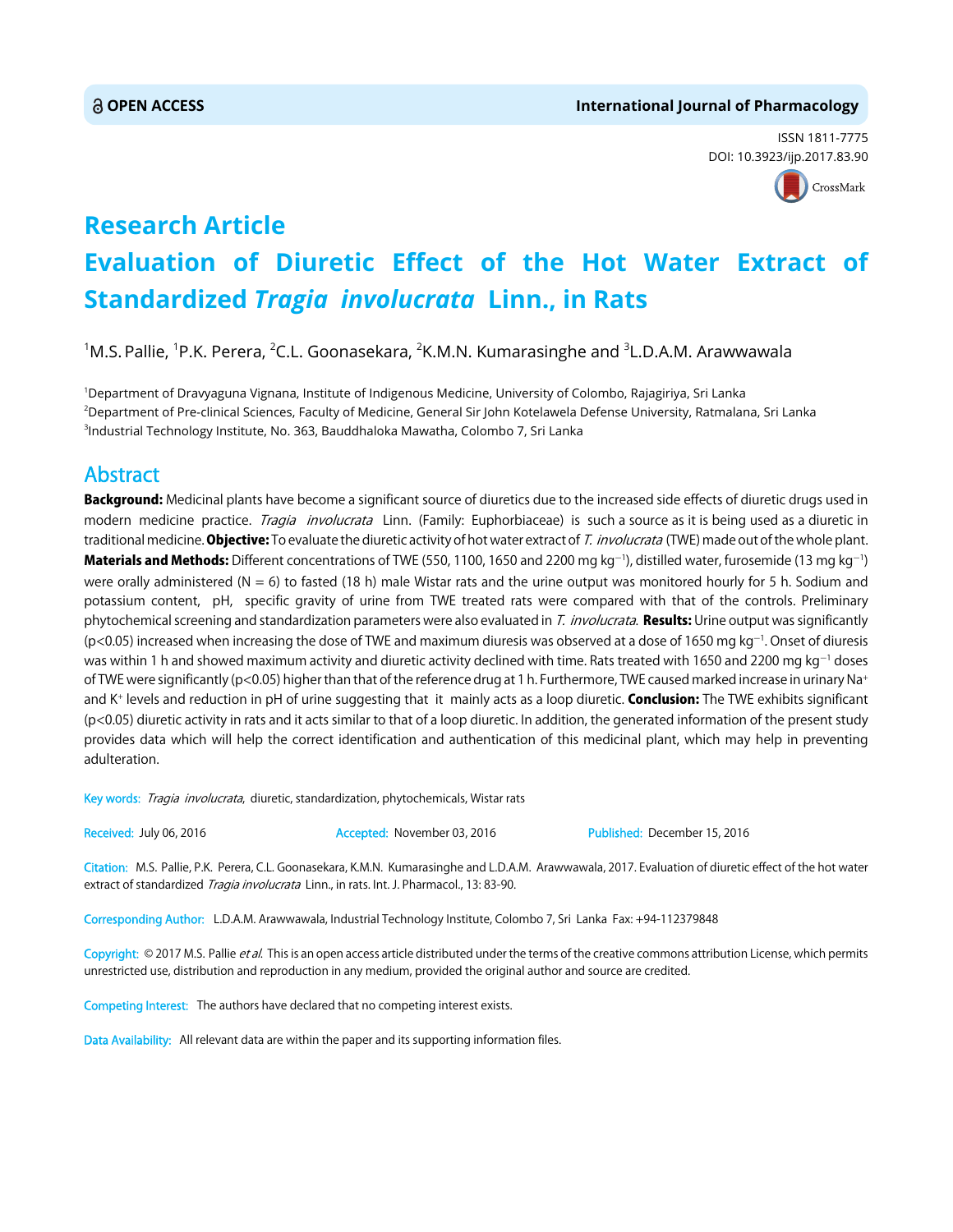#### INTRODUCTION

Since, time immemorial, man has been using whole plants, parts of plants and plant extracts as medicines in different formulations to treat various ailments. Even with the great advances in modern medicine still about 25% of modern drugs are directly or indirectly derived from higher plants<sup>1</sup>. Thus, it is evident that plants still play a major role in health care. One such medicinal plant that is being extensively studied at present is *Tragia involucrata* Linn., belonging to family Euphorbiaceae. It is commonly known as "Wel-kahambiliya" in Sinhala and "Indian stinging nettle" in English. *Tragia involucrata* is a perennial, hispid herb, with scattered and stinging hairs. The stem is elongated, slender and twines around a support<sup>2</sup>. The hair greatly irritates the skin causing itching, inflammation and oedema. Tragia involucrata occurs in India, Sri Lanka, Burma and China. In Sri Lanka, it is common in waste grounds in the low country Jaffna, Anuradhapura, Minneriya, Galle, Matara, etc.<sup>2</sup>. It is considered as a weed of cultivation and waste grounds<sup>3</sup>.

Experimentally, this plant shows a wide range of therapeutical properties such as, antidiabetic and hypolipidaemic<sup>4</sup>, diuretic<sup>5</sup>, anticancer<sup>6</sup>, antiinflammatory and analgesic<sup>7</sup>, wound healing<sup>8</sup>, psychopharmacological<sup>9</sup>, antiepileptic<sup>10</sup>, antihistamine<sup>11</sup>, anthelmintic<sup>12</sup>, nematicidal<sup>13</sup>, larvicidal<sup>14</sup> and mosquito repellant<sup>15</sup> activities.

According to the traditional physicians in Sri Lanka, the whole plant of T. involucrata is widely used for loss of appetite, cough, asthma, fever, cardiac diseases and urinary disorders. Sri Lankan traditional system of medicine is well known for treating many types of renal diseases, such as dysuria, cystitis, renal calculi and hypertension<sup>16</sup>. Scientific investigations have been carried out for plants such as Ruta graveolens leaves hot water extract<sup>17</sup>, Mucuna pruriens ethanolic extract of the aerial part<sup>18</sup>, Trianthema portulacastrum crude extract<sup>19</sup> and for *Poria cocos*<sup>20</sup> for their diuretic activity.

Diuretic activity of T. involucrata root<sup>5</sup> was evaluated previously, using petroleum ether, chloroform and aqueous extracts. However, traditional and ayurvedic physicians in Sri Lanka, use the decoction of the whole plant as a remedy for urinary disorders. Therefore, the present study was carried out to scientifically validate the diuretic activity of the whole plant of T. involucrata using the hot water extract. Moreover, hot water extract was prepared according to the method described in Ayurveda Pharmacopoeia<sup>21</sup>. No such study has been carried out so far to evaluate the diuretic activity of T. involucrata using the traditional decoction as the extract. In addition, the whole plant of  $T.$  involucrata was standardized according to the WHO<sup>22</sup> guideline.

#### MATERIALS AND METHODS

Plant material: Whole plants of T. involucrata were collected from Uva, Southern and Western provinces of Sri Lanka at flowering stage during the period of March-June, 2015. The plant was authenticated by the Curator of National Herbarium, Department of National Botanic Gardens, Peradeniya, Sri Lanka. A voucher specimen was deposited at the National Herbarium of Department of National Botanic Gardens, Peradeniya and at the Herbarium, Institute of Indigenous Medicine, University of Colombo, Rajagirya, Sri Lanka for future reference (1-Rajagiriya). The Bulk plant material was cleaned, washed, shade dried and ground into powder and stored in air tight polythene containers with proper labeling.

Standardization of *Tragia involucrata* whole plant: Physico-chemical parameters such as, total ash content, acid insoluble, water soluble ash content, extractable matter of water, methanol, ethanol, ethyl acetate and dicholoromethane were determined for the whole plant of T. *involucrata* dry powder according to the methods described in quidelines of World Health Organization<sup>22</sup>.

Determination of total ash content: The powdered material (5 g) was accurately weighed and placed in a previously ignited and tared crucible. The material was ignited to a constant weight by gradually increasing the heat to  $550^{\circ}$ C for 5 h until the material became white indicating the absence of carbon. Residual ash was allowed to cool in a desiccator and weighed. The content of total ash in air dried material was calculated.

Determination of acid insoluble ash content: To the crucible containing the total ash, 25 mL of 2 M hydrochloric acid was added. The crucible was covered with a watch glass and boiled gently for 5 min. The watch glass was rinsed with hot water and the rinsed content was added to the crucible. The insoluble matter was collected on an ashless filter paper and washed with hot water until the filtrate became neutral. The filter paper containing the acid insoluble matter was transferred to the original crucible, dried and ignited to a constant weight. The residue was cooled in a desiccator and weighed. Acid insoluble ash was calculated and percentage was taken in relation to the air dried material.

Determination of water soluble ash content: Water (25 mL) was added to a crucible containing the total ash and boiled gently for 5 min. The watch glass was rinsed with 5 mL of hot water and added to the crucible. The water insoluble matter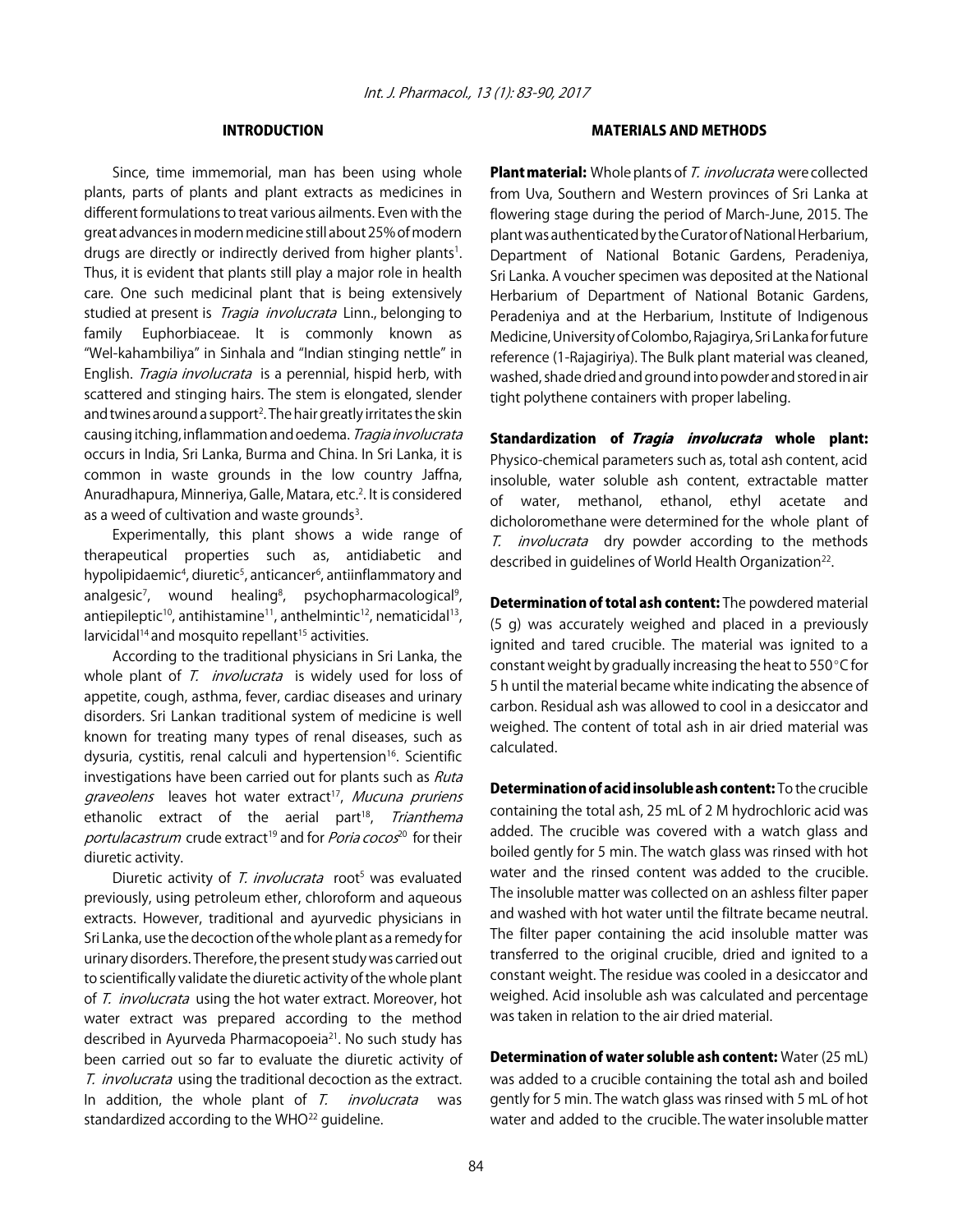was collected on an ashless filter paper and washed with hot water. The filter paper containing the insoluble matter was transferred to the original crucible and ignited to a constant weight. Residue was cooled in a desiccator and weighed and water soluble ash was calculated.

**Determination of extractable matter:** Extractable matter was determined using water, methanol, ethanol, ethyl acetate and dichloromethane.

**Extractable matter-hot condition:** Accurately weighed 4.0 g of coarsely powdered air dried sample of T. involucrata was placed in a glass stoppered conical flask. Water (100 mL) was added to the flask and it was weighed to obtain the total weight, including the flask. Then, the flask was shaken well and allowed to stand for 1 h. A reflux condenser was attached to the flask and boiled gently for 1 h. Then it was cooled and weighed. The weight was readjusted to the original total weight by adding required amount of water. The flask was shaken well and filtered rapidly through a dry filter paper (90 mm diameter, Whatman®). After that, 25 mL of the filtrate was transferred to a tared flat bottomed dish and evaporated to dryness on a water bath. Then the dish was dried at 105 $\degree$ C for 6 h, cooled in a dessicator and weighed. Finally, extractable matter was calculated.

The same procedure was carried out using methanol, ethanol, ethyl acetate and dichloromethane separately.

**Extractable matter-cold condition:** Accurately weighed 4.0 g of coarsely powdered air dried sample of T. involucrata was placed in a glass stoppered conical flask, macerated with 100 mL of water for 6 h, shaken frequently and then allowed to stand for 18 h. It was filtered rapidly with qualitative filter paper (90 mm diameter, Whatman®). After that, 25 mL of the filtrate was transferred to a tared flat bottomed dish and evaporated to dryness on a water bath. Finally, dried at 105 $^{\circ}$ C in an oven for 6 h, cooled in a desiccator for 30 min and weighed without delay. The content of extractable matter in water was calculated.

The same procedure was carried out using methanol, ethanol, ethyl acetate and dichloromethane separately.

Investigation of diuretic activity of Tragia involucrata: Diuretic activity of T. involucrata was investigated using the hot water extract of the plant.

Preparation of *Tragia involucrata* hot water extract (TWE): In brief, 60 g of the plant material was boiled in 1920 mL of distilled water (DW) and the final volume was reduced to

240 mL by gentle boiling over 4 h. The hot water extract was freeze dried and stored at  $4^{\circ}$ C until use (yield 10.8% dry weight basis).

**Phytochemical screening:** Qualitative screening of TWE for alkaloids, polyphenols, flavonoids, steroids, saponins and tannins was carried out according to Yadav and Agarwala<sup>23</sup>.

#### Quantitative determination of total polyphenolic content:

The total polyphenolic content was estimated according to the Folin-Ciocalteu method $24$ . Known concentrations of TWE (0.1 mL) was diluted with distilled water (0.9 mL) and mixed with 5 mL of 10 fold diluted solution of Folin-Ciocalteu reagent. Four milliliters of saturated sodium carbonate solution was added to the above mixture and shaken. The absorbance of the reaction mixture was measured at λ 765 nm after 2 h. Total phenolic content was expressed as gallic acid equivalents (mg GAE  $g^{-1}$  extract).

#### Quantitative determination of total flavonoid content:

The total flavonoid content was determined using the Dowd method<sup>25</sup>. In this experiment, 5 mL of 2% AlCl<sub>3</sub> in methanol was mixed with the same volume of TWE in known concentrations. After 10 min the absorbance of the reaction mixture was measured at λ 415 nm. Total flavonoid content was expressed as quercetin equivalents (mg qE g<sup>-1</sup> extract).

Animals: Healthy adult male Wistar rats (weighing 200-225 g) were used throughout the experiment. They were housed in rat cages under standardized animal house conditions (room temperature:  $25 \pm 3^{\circ}$ C with 12 h dark/light cycles) and fed with standard rat feed and water *ad libitum*. The animals were allowed to get acclimatized to the laboratory conditions for 7 days before the commencement of the experiment. Ethical clearance for the animal studies was obtained from the Ethical Review Committee of Faculty of Medicine, General Sir John Kotelawala Defence University, Ratmalana, Sri Lanka (Project No. RP/2013/12).

Administration of doses: Doses of TWE at 550, 1100, 1650 and 2200 mg kg $^{-1}$  were administered orally by gastric gavage (each dose in a volume of 2 mL of DW) to separate groups of rats. The dose of TWE at 550 mg  $kg^{-1}$  corresponds to the normal therapeutic dose administered to adult humans as calculated on the basis of relative surface areas of humans and rats $26$ .

Evaluation of the diuretic activity: Thirty six Wistar rats were fasted for 18 h and divided into 6 groups (6 rats per group).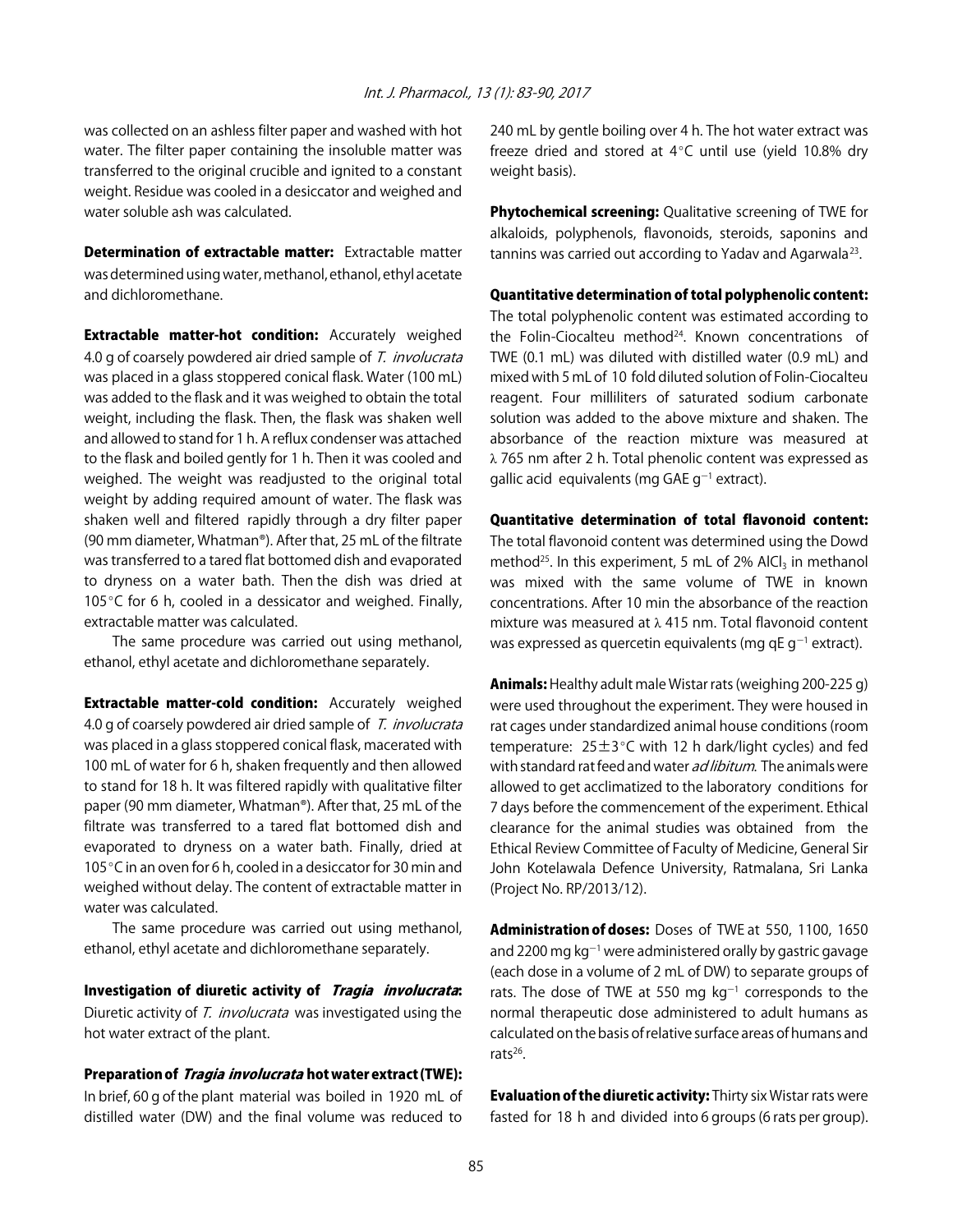Their urinary bladders were emptied by gentle compression of the pelvic area and by pulling of their tails. One hour prior to the treatment, all animals received physiological saline (NaCl 0.9%) at an oral dose of 5 mL/100 g b.wt., to impose a uniform water and salt load<sup>27</sup>.

Rats in groups 1-4 were treated orally with 550, 1100, 1650 and 2200 mg  $kg^{-1}$  of TWE in 2 mL of distilled water, respectively. Rats in groups 5 and 6 were treated orally with 2 mL of distilled water (control group) and the reference drug, 13 mg  $kg^{-1}$  furosemide, respectively. Each of these rats was individually placed in metabolic cages and urine output was determined at hourly intervals for 5 h. The colour of urine was also noted. In order to ascertain the mechanisms of action, the urine collected from groups 1-6 were subjected to the following investigations: pH (Consort C 533, multi-parameter analyzer),  $Na^+$  and  $K^+$  levels using atomic absorption spectrophotometry-flame photometry (Schimedzu, Japan) and specific gravity.

**Statistical analysis:** Results were expressed as mean+standard error of mean (SEM). Statistical analysis of the data was performed with one way analysis of variance (ANOVA) (IBM SPSS statistics 22). Significant differences were indicated by  $p \geq 0.05$ .

#### RESULTS AND DISCUSSION

Due to the widespread use of herbal medicine, standardization has become essential to obtain proper quality control profile for medicinal herbs used in traditional and indigenous medicine systems. Standardization of herbal powders helps to identify, authenticate the plant material, which are pre requisites of quality assurance of herbal drugs. This will ensure reproducibility which contributes to the safety and efficacy of the herbal drug.

The physico-chemical parameters of T. involucrata are illustrated in Table 1. The ash consists mainly of oxides of metals, salts and inorganic constituents which occur naturally, or may have adhered to the plant, or deliberately added to the plant as an adulteration. Thus, ash value is useful in estimating the purity of a crude plant material. In this study, the ash value was determined using three different methods, which are total ash, water soluble ash and acid insoluble ash. As mentioned in WHO quidelines $^{22}$  the total ash method is designed to measure the total amount of material remaining after the ignition which includes both "Physiological ash", derived from the plant tissue itself and "Non-physiological ash", the residue of the extraneous matter, such as sand and soil adhering to the plant surface. Acid insoluble ash indicates the presence of silica which shows the plant material being contaminated with

earth or sand. Water soluble ash gives an idea about the water soluble salts present in the plant material. The ash values are important quantitative standards.

The extractive value is useful for the evaluation of crude plant material as it gives an idea about the nature of chemical constituents present in the plant material. It is also useful for the estimation of chemical constituents soluble in a specific solvent used for extraction. According to the results, extractive value of hot water extract is higher compared to cold water extract. It is also evident that water soluble extractive value proved to be higher than any other solvents. In indigenous preparations, T. involucrata is mostly given in the form of decoction in which the medium of extraction is water. There was a consistent reduction in extractive values observed with a decreasing order of solvent polarity (Table 1).

Screenings of phytochemicals are of great value since the bio-activity of plant materials are initiated by these phytochemicals. In the present study, some major phytochemicals were screened in the T. involucrata whole plant using hot water extract (Table 2). Gobalakrishnan *et al.*<sup>28</sup>

Table 1: Values related to physicochemical parameters of *Tragia involucrata* Linn., results are expressed as (Mean±SEM)

| Total ash content                     | $8.15 \pm 0.03\%$ |  |  |  |
|---------------------------------------|-------------------|--|--|--|
| Water soluble ash content             | $1.90 \pm 0.06\%$ |  |  |  |
| Acid insoluble ash content            | $0.80 \pm 0.01\%$ |  |  |  |
| Cold water extractive value           | 29.3%             |  |  |  |
| Hot water extractive value            | 30.4%             |  |  |  |
| Cold methanol extractive value        | 8.8%              |  |  |  |
| Hot methanol extractive value         | 6.2%              |  |  |  |
| Cold ethanol extractive value         | 3.6%              |  |  |  |
| Hot ethanol extractive value          | 5.1%              |  |  |  |
| Cold ethyl acetate extractive value   | 1.5%              |  |  |  |
| Hot ethyl acetate extractive value    | 2.0%              |  |  |  |
| Cold dichloromethane extractive value | 1.6%              |  |  |  |
| Hot dichloromethane extractive value  | 1.4%              |  |  |  |
| Values are expressed as Mean ± SEM    |                   |  |  |  |

Table 2: Phytochemical screening of *Tragia involucrata* Linn., hot water extract Phytochemical classes

| <b>I IIIUCHICHILGI LIUSSES</b>                        |          |
|-------------------------------------------------------|----------|
| Alkaloids                                             |          |
| Coumarins                                             | $+$      |
| Flavonoids                                            |          |
| 10% lead acetate test                                 | $^{+++}$ |
| Dilute $NH_3$ and concentrated $H_2SO_4$<br>$\bullet$ | $\pm$    |
| Glycosides                                            | $^{++}$  |
| Cardiac glycosides                                    |          |
| Keller-Kiliani test                                   |          |
| Steroid glycosides                                    |          |
| Liebermann's test                                     |          |
| Saponins                                              | $++$     |
| Froth test                                            |          |
| <b>Tannins</b>                                        | $+++$    |
| Feric chloride test                                   |          |
| Terpenoids                                            | $++$     |
| Salkowski test                                        |          |

-: Absence, +: Presence in low concentration, ++: Presence, +++: Presence in high concentration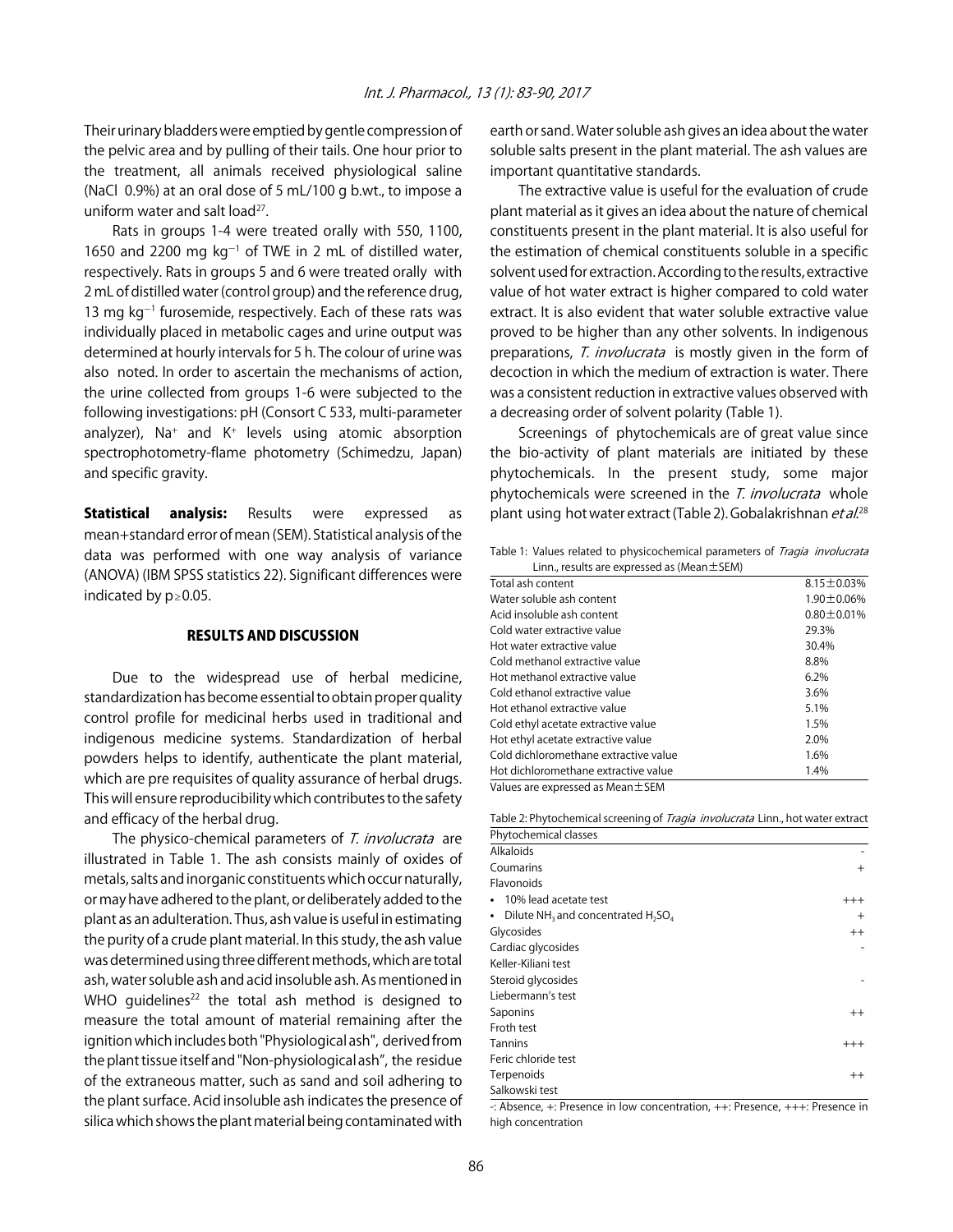have detected alkaloids in the fresh leaf extract of T. involucrata. Further, Dash et al.<sup>29</sup> have detected alkaloids in T. involucrata dry root extract of ethyl acetate extract and chloroform extract. However, in this study, alkaloids were not detected in the hot water extract. This may be due to the different geological conditions, changes in nutrition value of the soil, time of harvesting, etc. In addition, the whole plant was used in the present study unlike in the previous studies where only a certain part of the plant had been used. It might therefore be due to alkaloids being present at low quantity in the whole plant in relation to a high quantity in the leaf and dry roots.

High amounts of coumarins were present in the TWE. According to Venugopala *et al*.<sup>30</sup>, coumarins are said to have multi biological activities, such as anti-inflammatory, anti-viral, anti-bacterial, anti-fungal, anti-cancer, anti-tumor, etc. Flavonoids are also present in high concentrations in TWE. It can be assumed that flavonoids present in T. involucrata are more soluble in high polar solvents than low polar solvents. Flavonoids are excellent anti-oxidants<sup>31</sup>. Hence, it can be presumed that the anti-oxidant activity of T. involucrata is greater in extracts of high polar solvents. Glycosides had not been detected previously in T. involucrata whole plant<sup>32</sup>. However, in the present study glycosides were detected in T. involucrata. Cardiac glycosides increase the contraction force of the heart<sup>33</sup>. Hence, it is used in the treatment of congestive heart failure. However, cardiac glycosides and steroidal glycosides were not detected in TWE. Saponins which protect the body against hypercholesterolaemia and function as an antibiotic $34$  were present in TWE. The phenomenon of hemolysis is also common in plants containing saponins. Saponins cause hemoglobin to diffuse into the surrounding medium which is known as the haemolytic activity of the plant. Tannins have activities, such as anti-microbial, accelerate blood clotting, reduce blood pressure and reduce serum lipid levels<sup>35</sup>. Further, terpenoids which have anti-inflammatory, anti-viral, anti-malarial, inhibition of cholesterol synthesis and anti-bacterial $31$ were present in TWE in high concentrations. The total

polyphenolic content and total flavonoid content of TWE was 20.6 $\pm$ 0.60 mg GAE g<sup>-1</sup> extract and 15.8 $\pm$ 0.30 mg qE g<sup>-1</sup> extract, respectively.

Medicinal plants have become significant source of diuretics due to the increased side effects of modern diuretics. Although some of the complications related to modern diuretics may be mitigated with careful monitoring, dosage adjustment and replacement of electrolyte losses, some side effects are idiosyncratic and cannot be prevented<sup>36</sup>.

An estimated 650 mono and poly-herbal preparations in the form of decoction, tincture, tablets and capsules from more than 75 plants are in clinical use<sup>37</sup> as herbal diuretics. Investigators have demonstrated that herbal plants used as diuretics in traditional medicine have increased in recent years and might be beneficial as a tool in treating hypertension which is one of the dangerous complications of diabetes mellitus $38$ . In the present study, diuretic effect of TWE was evaluated. The results showed that there is a significant (p<0.05) dose-dependent diuretic activity and natriuretic and kaleuretic activity in urine excretion (Table 3). Since, the diuretic activity of TWE is dose-dependent, it is evident that the effect is intrinsic and may not have been the result from nonspecific action.

After 5 h, a maximum diuresis (in terms of total urine output) was observed at a dose of 1650 mg  $kg^{-1}$  in healthy male Wistar rats. Urine excretion was gradually increased with the increased dose and at 1650 mg  $kg^{-1}$  it showed the maximum activity (Table 3). The same response was observed in 2200 mg  $kg^{-1}$ , thus, causing the dose response curve to become a bell shaped curve. Furthermore, urine output was measured in each group at hourly intervals up to 5 h. The urine output of all the rats treated with TWE was significantly (p<0.05) higher than that of the rats in the control group at both 1 and 2 h. Among the tested groups, the urine output of the rats treated with 1650 and 2200  $mg$   $kg^{-1}$  doses of TWE were significantly ( $p$ <0.05) higher than that of the rats treated with the reference drug, furosemide at 1 h. The maximum diuretic activity of all the tested groups were observed within 1 h (Fig. 1) and the activity was gradually

Table 3: Total urine volume, diuretic action, electrolyte levels, pH and specific gravity of urine in healthy Wistar rats treated with different doses of hot water extract of whole plant of Tragia involucrata L.

| Group                             | Total urine volume  | Diuretic action          | Diuretic activity        | $Na+$ ppm           | $K^+$ ppm           | Natiuretic index Na <sup>+</sup> /K <sup>+</sup> | рH  | Specific gravity |
|-----------------------------------|---------------------|--------------------------|--------------------------|---------------------|---------------------|--------------------------------------------------|-----|------------------|
| Control                           | $1.30 \pm 0.28$     | $\overline{\phantom{a}}$ | $\sim$                   | 1537.3 ± 129.5      | $2461.7 \pm 51.2$   | 0.62                                             | 6.3 | 1.0009           |
| Furosemide                        | $3.70 \pm 0.60*$    | 2.85                     | $\overline{\phantom{0}}$ | $43987 + 114*$      | $7190.0 + 313.5*$   | 2.01                                             | 5.7 | 1.0065           |
| 550 mg kg $^{-1}$ of TWE          | $1.68 \pm 0.32*$    | 1.29                     | 0.45                     | $4655.7 \pm 126.3*$ | $6024.3 \pm 79.2*$  | 0.77                                             | 5.9 | 1.0057           |
| 1100 mg kg $^{-1}$ of TWE         | $1.93 \pm 0.18^*$   | 1.48                     | 0.52                     | $3189.3 + 99*$      | $3910.0 \pm 122.3*$ | 0.82                                             | 7.9 | 1.0003           |
| 1650 mg kg $^{-1}$ of TWE         | $2.83 \pm 0.42^*$   | 2.17                     | 0.76                     | $6724.7 \pm 198.7*$ | $5331.7 + 193.2*$   | 0.26                                             | 6.4 | 1.0096           |
| $2200$ mg kg <sup>-1</sup> of TWE | $2.80\!\pm\!0.05^*$ | 2.15                     | 0.75                     | 8425.0 ± 78.1*      | $6580.3 \pm 133.0*$ | .28                                              | 6.7 | 1.0106           |

Values are expressed as Mean $\pm$ SEM, \*Significant when compared with control, p  $\leq$  0.05, n = 6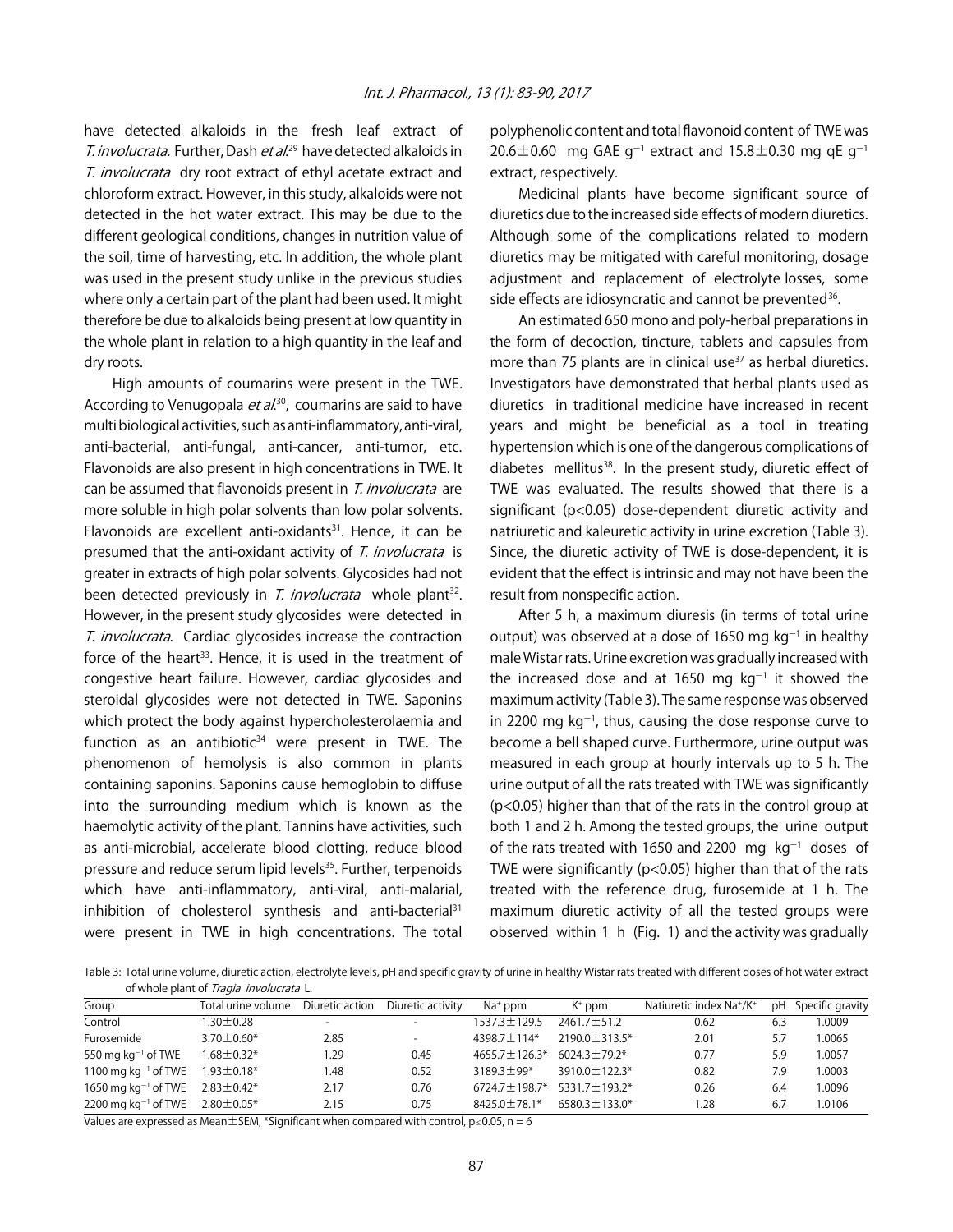

Fig. 1: Time course of diuresis in rats treated with different doses (550, 1100, 1650 and 2200 mg  $kg^{-1}$ ) of hot-water extract Tragia involucrata L., whole plant, vehicle and reference drug, furosemide, values are expressed as Mean±SEM, \*Significant when compared with control,  $p \le 0.05$ , n = 6

declined with time. Compared to the urine output of rats treated with the reference drug furosemide, rats that treated with 1650 and 2200 mg kg $^{-1}$  doses of TWE were significantly high.

According to Indian researches<sup>5</sup>, diuretic activity of T. involucrata was evaluated for pet-ether, chloroform and aqueous extracts using the roots of the plant. Among the tested extracts, aqueous extract of T. involucrata showed the maximum diuretic activity with 2.61 diuretic action and 0.94 diuretic activity. In the present study, aqueous extract prepared from T. involucrata whole plant at a dose of 1650 mg  $kg^{-1}$  showed maximum diuretic activity with 2.17 of diuretic action and 0.76 of diuretic activity.

The TWE did not accompany with a reduction in urinary K+ levels and there was no alkalization of urine. Therefore, it can be suggested that the TWE is not acting as a potassium-sparing diuretic<sup>39</sup>. Since, the TWE shows an increase in Na+ excretion (Table 3) it can be ruled out that it is unlikely the extract acts as a thiazide diuretic, because thiazides increase the sodium reabsorption in the cortical collecting duct, which indirectly raises potassium excretion<sup>40</sup>. Furthermore, the diuresis of TWE was similar to that of furosemide accompanied with a marked increase in both urinary Na<sup>+</sup> and K<sup>+</sup> levels with slight acidification of the urine (Table 3), which are features of loop diuretics. Loop diuretics are powerful diuretics which enter the tubular lumen by secretion in the proximal convoluted tubule. These agents bind to the chloride-binding sites in the thick ascending loop of Henle, inhibiting its action which is responsible for a

substantial proportion of sodium reabsorption in the nephron<sup>41</sup>. Their kaleuretic effect results both from the inhibition of  $K<sup>+</sup>$  reabsorption along the thick ascending limb of Henle's loop and from increased Na<sup>+</sup> delivery to the distal tubule41. Therefore, these diuretics causes natriuresis and kaleuresis. Further, these diuretics also cause acidification of urine<sup>39</sup>. Therefore, it can be suggested that TWE may be acting as a loop diuretic.

Phytochemical screening of whole plant of TWE, showed the presence of active phytochemical groups such as flavonoids and saponins in high concentrations (Table 2). Previous studies suggests that these phytochemical groups are responsible for diuretic activity by affecting the physiological processes of the renal system, such as local irritation of kidney epithelia<sup>42</sup>, increase potassium sparing capacity<sup>43</sup>, adenosine A1 receptor binding activity<sup>44</sup>, elevation of glomerular filtration rate<sup>45</sup>, increasing renal vaso-relaxation thereby increasing kidney filtration<sup>46</sup>. Therefore, a possibility exists that one of the mechanisms of diuretic activity may be due to the result of the presence of these phytochemicals.

Loop diuretics are clinically used in pulmonary oedema, chronic heart failure and hypertension<sup>47</sup>. Since the diuresis action of TWE is similar to that of loop diuretics the extract may be useful as a natural therapeutic agent in the treatment of above conditions. Most loop diuretics such as furosemide and bumetanide are organic ions. As mentioned earlier loop diuretics enter the tubular lumen by secretion in the proximal convoluted tubule and secretion may be impaired in the presence of accumulated organic anions which occurs in chronic renal failure, chronic liver failure and also drugs, such as cimetidine and trimethoprim compete for this secretion pathway<sup>40</sup>. In such cases herbal diuretics, such as TWE might be beneficial. One major limitation of this extracts is that the increased risk of hypokalaemia similar to other loop diuretics. If the above results are applicable to humans, it will be an important finding clinically both locally and globally since 80% of people in developing countries still rely on traditional medicine48. Further phytochemical, pharmacodynamic investigations should be carried out to find the exact mechanism of diuretic effect and the long term use of TWE as a diuretic.

Safety of a herbal extract is just as important as its efficacy. Even if an extract is most efficacious, in terms of its activity, it will still be no use if the extract exhibits any toxic effect. Moreover, toxicity studies are imperative especially when high doses are involved. A sub-acute toxicity study was performed for TWE. The extract did not produce any signs of hepatotoxicity (in terms of AST, ALT and ALP) or renotoxicity (in terms of creatinine and urea) or unacceptable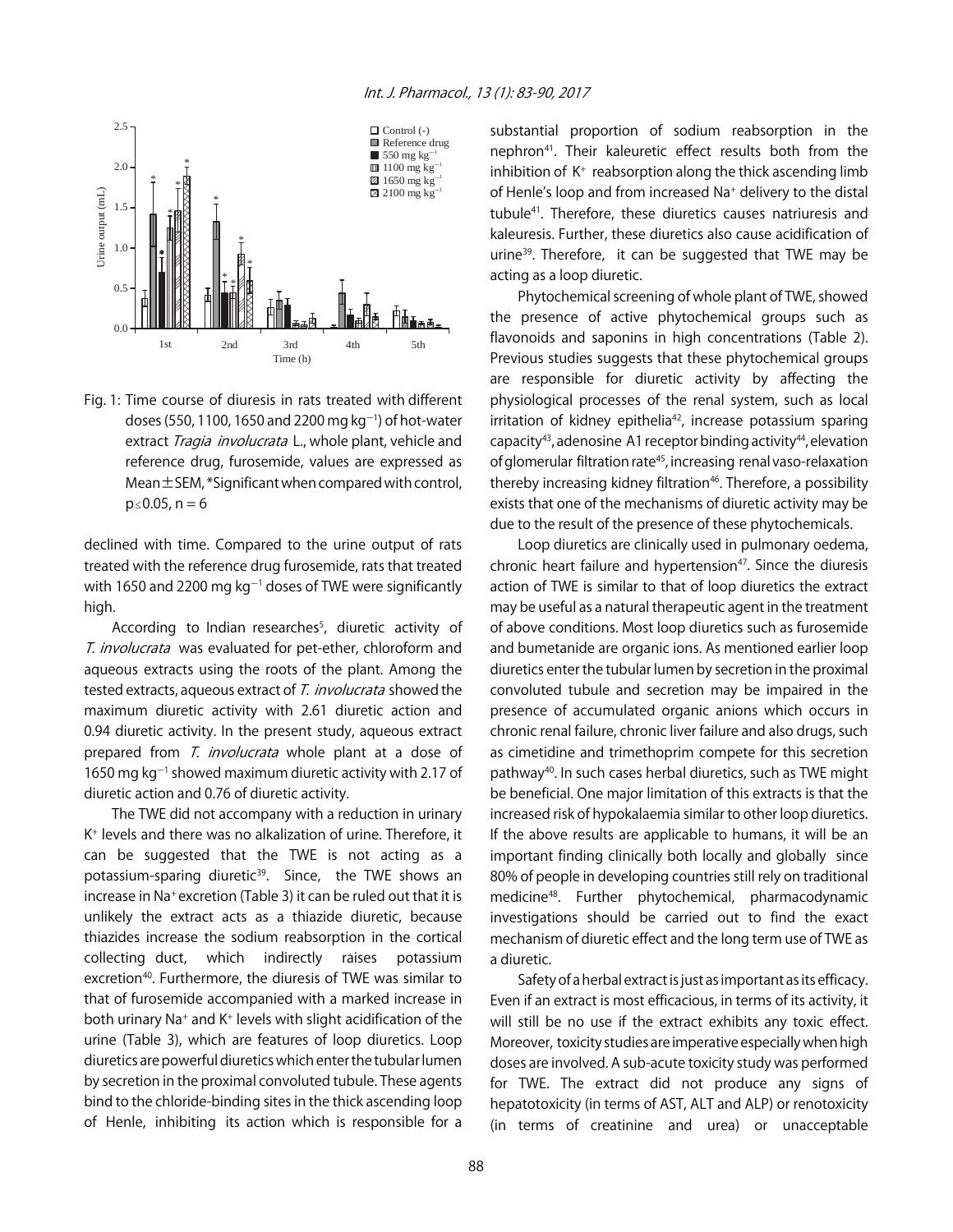hematological effects in terms of RBC, WBC, differential WBC, %PCV, MCV, MCH, MCHC and Hb concentration at an upper limit dose of 5000 mg  $kg^{-1}$  given for 14 consecutive days. Therefore, TWE can be safely used as a diuretic at a dose of 1650 mg  $kg^{-1}$  since this dose showed the maximum urine output.

#### CONCLUSION

In the present study, diuretic activity of T. involucrata was scientifically investigated for the first time using the aqueous extract of the whole plant. Tragia involucrata exhibits significant diuretic activity and it acts similar to that of a loop diuretic. In addition, the generated information of the present study will provide data which is helpful in the correct identification and authentication of this medicinal plant and may help in preventing its adulteration.

#### ACKNOWLEDGMENT

This project was funded by University Grant Commission (UGC) of Sri Lanka (UGC/DRIC/PG/2014MAY/IIM/01).

#### **REFERENCES**

- 1. Alexiades, M.N., 2003. Ethnobotany in the third millennium: Expectations and unresolved issues. Delpinoa, 45: 15-28.
- 2. Jayaweera, D.M.A., 2006. Medicinal plants (indigenous and exotic) used in ceylon: Part II. Sri Lanka: Publication of National Science Foundation, Sri Lanka.
- 3. Dassanayake, M.D. and W.D. Clayton, 2007. A Revised Handbook to the Flora of Ceylon. Vol. 11, Oxford & IBH Publishing Co., New Delhi, India.
- 4. Farook, S.M. and W.C. Atlee, 2011. Antidiabetic and hypolipidemic potential of Tragia involucrata linn. In streptozotocin-nicotinamide induced type II diabetic rats. Int. J. Pharmacy Pharmaceut. Sci., 3: 103-109.
- 5. Rao, N.V., K. Benoy, K. Hemamalini, S.M.S. Kumar and S. Satyanarayana, 2007. Pharmacological evaluation of root extracts of Tragia involucrata. Pharmacologyonline, 2: 236-244.
- 6. Rahman, M.M. and M.A. Khan, 2013. Anti-cancer potential of South Asian plants. Nat. Prod. Biopros., 3: 74-88.
- 7. Dhara, A.K., V. Suba, T. Sen, S. Pal and A.K.N. Chaudhuri, 2000. Preliminary studies on the anti-inflammatory and analgesic activity of the methanolic fraction of the root extract of Tragia involucrata Linn. J. Ethnopharmacol., 72: 265-268.
- 8. Samy, R.P., P. Gopalakrishnankone, M. Sarumathi and S. Ignacimuthu, 2006. Wound healing potential of *Tragia* involucrata extract in rats. Fitoterapia, 77: 300-302.
- 9. Dhara, A.K., S. Pal and A.K.N. Chaudhuri, 2002. Psychopharmacological studies on *Tragia involucrata* root extract. Phytother. Res., 16: 326-330.
- 10. Varma, G.G., B.K. Mathai, K. Das, G. Gowda, S. Rammohan and J.W. Einstein, 2014. Evaluation of antiepileptic activity of methanolic leaves extract of *Tragia involucrata* Linn. in mice. Int. Lett. Natl. Sci., 12: 167-179.
- 11. Yadav, S.A., S. Ramalingam, A.J. Raj and R. Subban, 2015. Antihistamine from Tragia involucrata L. Leaves. J. Complement. Integr. Med., 12: 217-226.
- 12. Patil, B.S., I.D. Raut, M.A. Bhutkar and S.K. Mohite, 2015. Evaluation of anthelmintic activity of leaves of Tragia involucrata Linn. J. Pharmacog. Phytochem., 4: 155-159.
- 13. Chatterjee, A. and N.C. Sukul, 1980. Nematicidal action of three wild plants. Nematologica, 26: 500-502.
- 14. Bhattacharya, K. and G. Chandra, 2014. Phagodeterrence, larvicidal and oviposition deterrence activity of Tragia involucrata L. (Euphorbiaceae) root extractives against vector of lymphatic filariasis Culex quinquefasciatus (Diptera: Culicidae). Asian Pac. J. Trop. Dis., 4: S226-S232.
- 15. Nagendra, M. and S. Mohanraghupathy, 2016. Effect of natural mosquito repellent activity of sticks of Tragia involucrata leaves. World J. Pharmacy Pharmaceut. Sci., 5: 1106-1114.
- 16. Anonymous, 1976. Ayurveda pharmacopoeia. Volume 1, Part 2, Department of Ayurveda, Sri Lanka.
- 17. Jayakody, J.R.A.C., W.D. Ratnasooriya, W.A.N.A. Fernando and K.R. Weerasekera, 2011. Diuretic activity of leaves extract of hot water infusion of Ruta graveolens L. in rats. J. Pharmacol. Toxicol., 6: 525-532.
- 18. Bala, V., A. Debnath, A.K. Shill and U. Bose, 2011. Anti-inflammatory, diuretic and antibacterial activities of aerial parts of Mucuna pruriens Linn. Int. J. Pharmacol., 7: 498-503.
- 19. Asif, M., M. Atif, A.S.A. Malik, Z.C. Dan, I. Ahmad and A. Ahmad, 2013. Diuretic activity of Trianthema portulacastrum crude extract in albino rats. Trop. J. Pharmaceut. Res., 12: 967-972.
- 20. Li, B., Y.X. Ding, D.Q. Dou, X.K. Ran, Y.B. Xu, L.H. Li and T.G. Kang, 2015. Diuretic ingredients of Poria coco. Int. J. Pharmacol., 11: 130-136.
- 21. Anonymous, 1976. Ayurveda pharmacopoeia. Volume 1, Part 1, Department of Ayurveda, Sri Lanka.
- 22. WHO., 2011. Quality control methods for herbal materials. World Health Organization, August 2011, Geneva, pp: 1-173.
- 23. Yadav, R.N.S. and M. Agarwala, 2011. Phytochemical analysis of some medicinal plants. J. Phytol., 3: 10-14.
- 24. Wolfe, K., X. Wu and R.H. Liu, 2003. Antioxidant activity of apple peels. J. Agric. Food Chem., 51: 609-614.
- 25. Meda, A., C.E. Lamien, M. Romito, J. Millogo and O.G. Nacoulma, 2005. Determination of the total phenolic, flavonoid and proline contents in Burkina Fasan honey, as well as their radical scavenging activity. Food Chem., 91: 571-577.